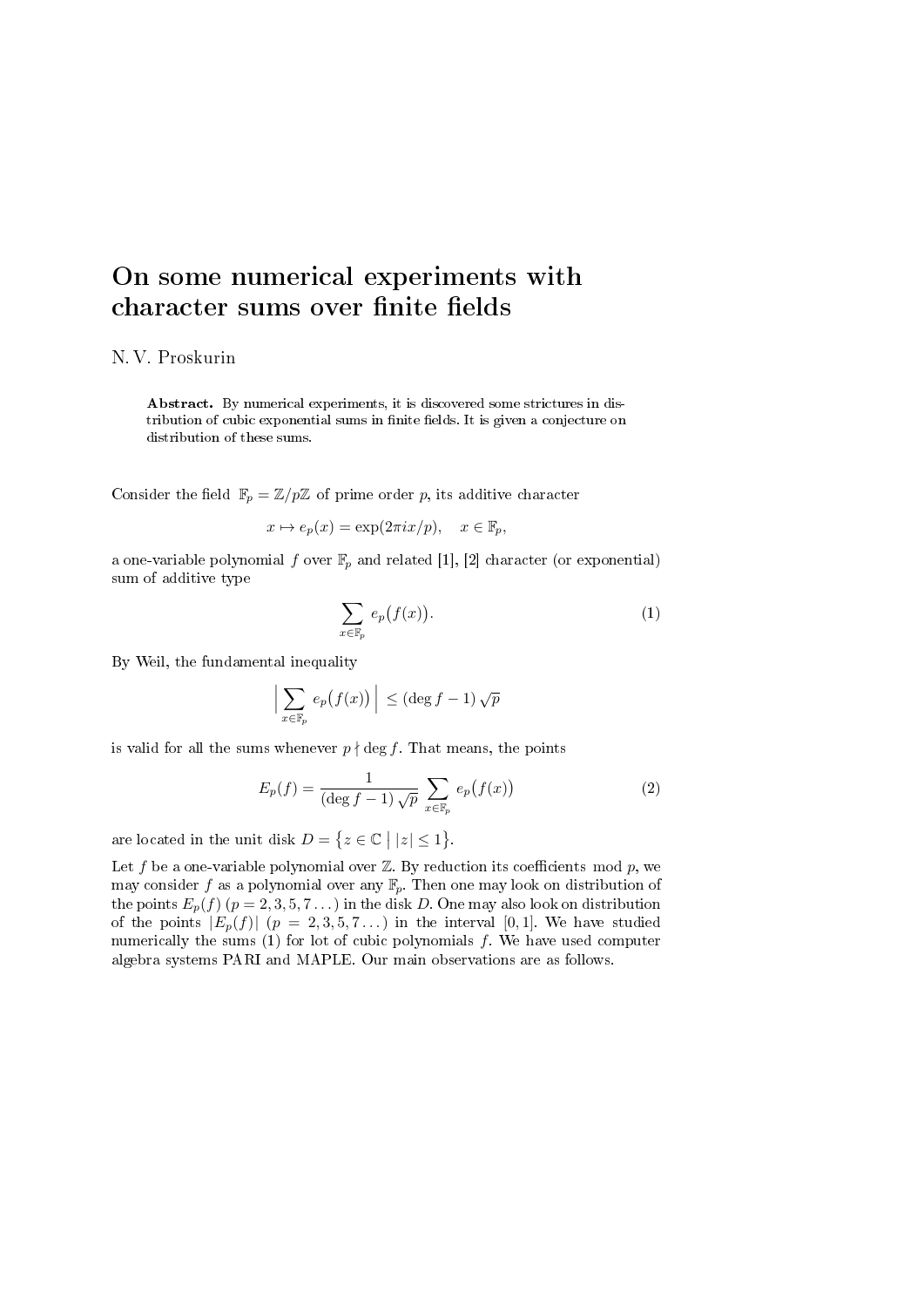## 2 N. V. Proskurin

(I) For any positive  $x \in \mathbb{R}$ , let  $\pi(x)$  be the number of prime  $p \leq x$ . Given a cubic polynomial f, some positive  $X \in \mathbb{R}$ , and some interval  $\Omega \subset [0,1]$  consider

$$
\frac{1}{\pi(X)} \sharp \left\{ p \le X \mid |E_p(f)| \in \Omega \right\}.
$$
 (3)

We may take  $\Omega = [0, z]$  with  $z \in [0, 1]$  to treat (3) as a function of z. We find numerically (for many different f and large  $X$ ) very good agreement of the function (3) with the function

$$
z \mapsto \frac{4}{\pi} \int\limits_{0}^{z} \sqrt{1 - x^2} \, dx.
$$

Based on this observation, we conjecture

$$
\lim_{x \to \infty} \frac{1}{\pi(x)} \sharp \left\{ p \le x \mid |E_p(f)| \in \Omega \right\} = \frac{4}{\pi} \int_{\Omega} \sqrt{1 - x^2} \, dx
$$

for all cubic polynomials f and all intervals  $\Omega \subset [0, 1]$ . That may be considered as an analogue of the classical Sato-Tate conjecture on distribution of the Kloosterman sums. The density on the right-hand side is known also in connection with the distribution of the numbers of points on elliptic curves.

(II) Let us consider one instructive sample. On the picture below we have plotted the real coordinate axis, the imaginary coordinate axis, the unit disk  $D \subset \mathbb{C}$ , and the points  $E_p(f) \in D$  for the polynomial  $f(x) = 6x^3 + 3x^2 + 4x$  and for all prime numbers  $p \leq 100000$ .